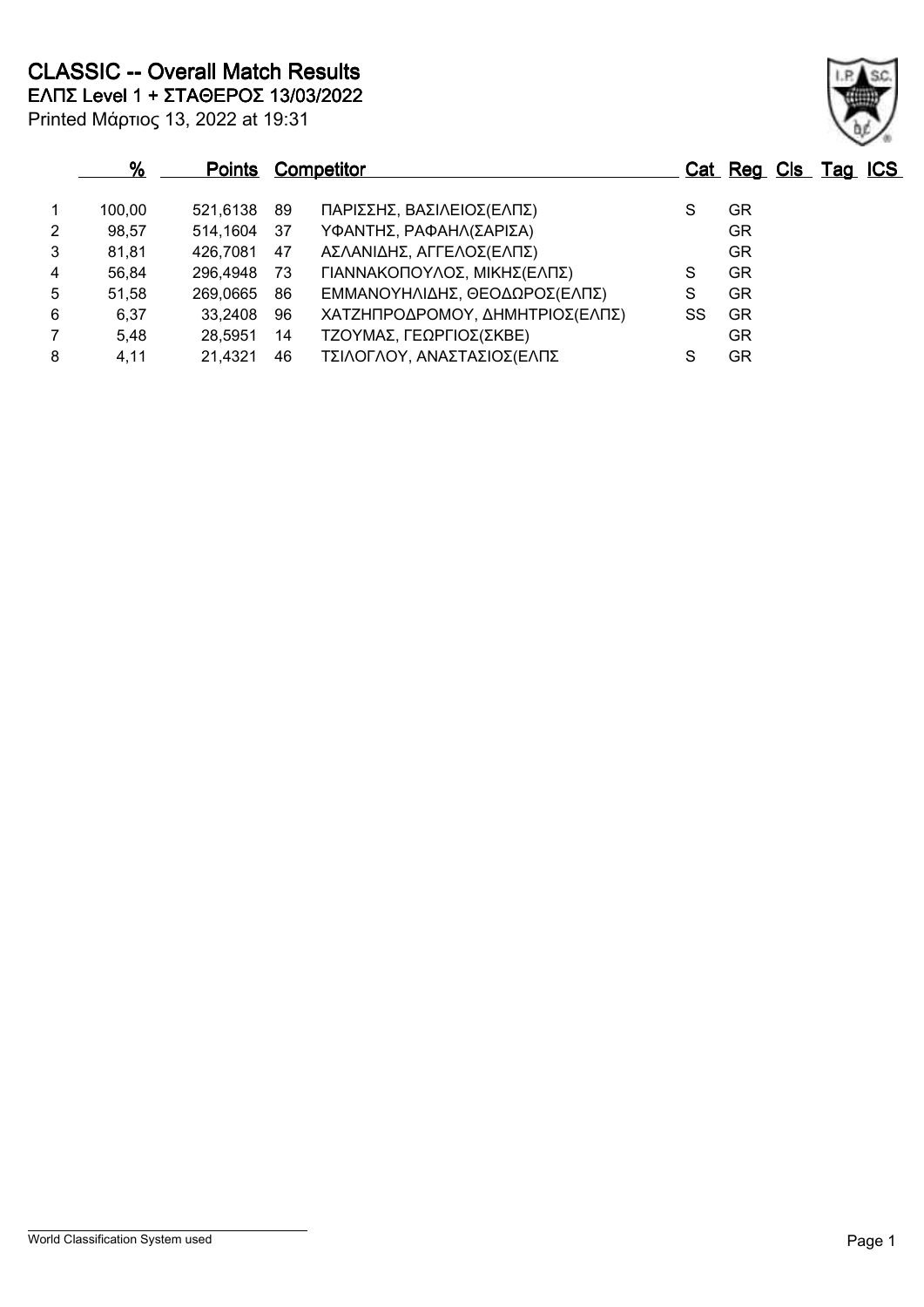|   | %      | <b>Points</b> |     | <b>Competitor</b>                |    | Cat Reg Cls Tag ICS |  |  |
|---|--------|---------------|-----|----------------------------------|----|---------------------|--|--|
|   | 100,00 | 547.4361      | - 6 | ΠΑΠΑΚΩΣΤΑΣ, ΙΩΑΝΝΗΣ(ΕΛΠΣ)        |    | GR.                 |  |  |
| 2 | 82,51  | 451,6978      | 42  | ΚΑΛΑΜΑΚΗΣ, ΓΕΩΡΓΙΟΣ(ΕΛΠΣ)        |    | GR                  |  |  |
| 3 | 81,44  | 445,8435      | 85  | ΧΡΙΣΤΟΥΛΑΚΗΣ, ΠΑΣΧΑΛΗΣ(ΑΣΟΛΠ)    |    | GR                  |  |  |
| 4 | 76,37  | 418,0759      | 97  | ΡΩΜΑΝΟΣ, ΧΡΗΣΤΟΣ(ΕΛΠΣ)           | S  | GR.                 |  |  |
| 5 | 19,29  | 105,6244      | 52  | ΜΠΑΜΠΑΤΖΙΜΟΠΟΥΛΟΣ, ΑΝΕΣΤΗΣ(ΜΛΠΣ) | SS | GR.                 |  |  |
| 6 | 19,23  | 105,2904      | 55  | ΠΑΠΑΚΩΣΤΑΣ, ΔΗΜΗΤΡΙΟΣ(ΕΛΠΣ)      | S  | GR                  |  |  |
|   | 3,90   | 21,3281       | 91  | ΜΑΝΤΖΑΡΙΔΗΣ, ΧΡΗΣΤΟΣ(ΕΛΠΣ)       | SS | GR.                 |  |  |
| 8 | 3.11   | 17,0368       | -23 | ΠΑΠΑΝΔΡΕΟΠΟΥΛΟΣ, ΜΙΧΑΗΛ(ΕΣΚΟΘ)   | S  | GR                  |  |  |

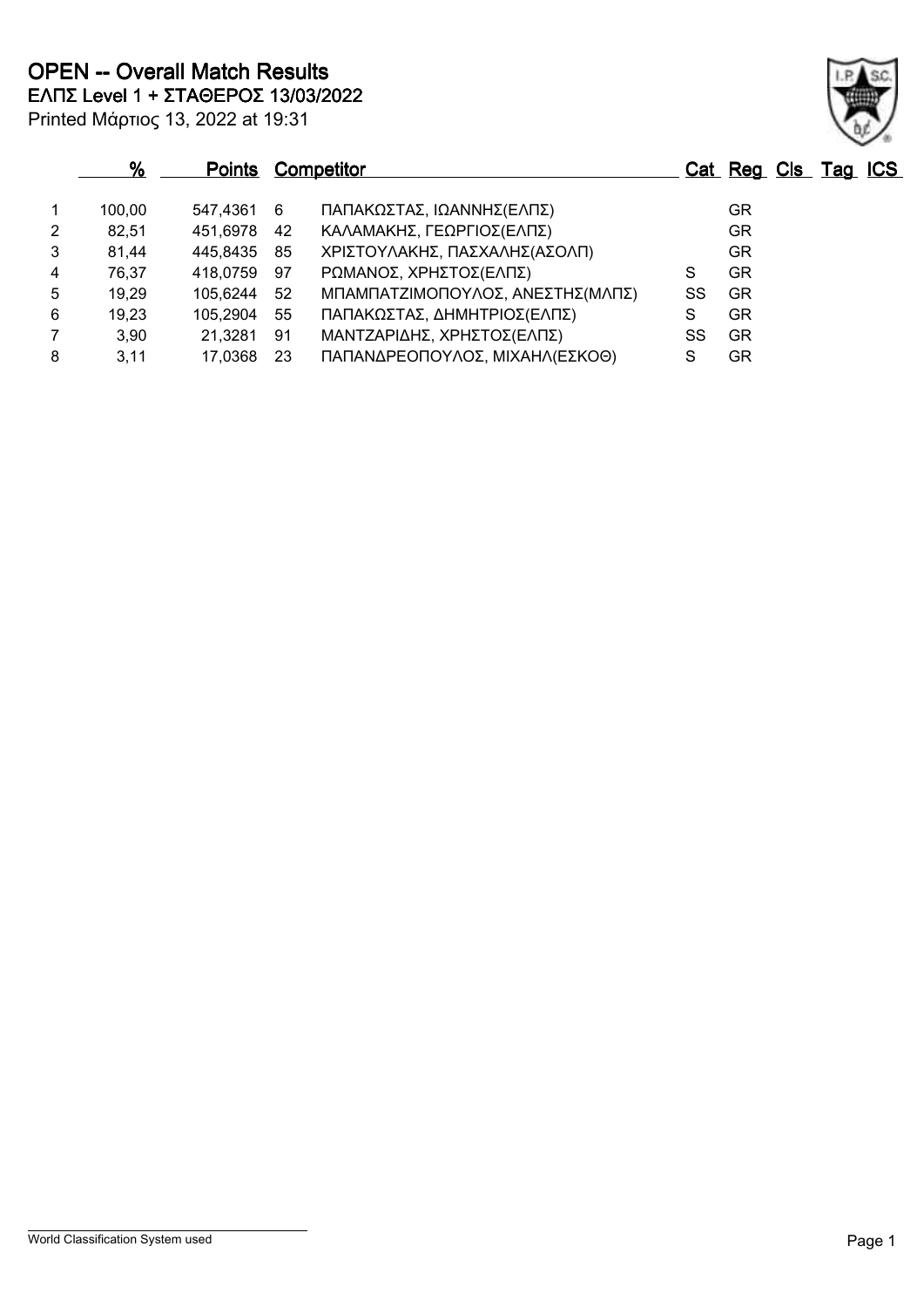**PRODUCTION -- Overall Match Results**

**% Points Competitor Cat Reg Cls Tag ICS**

 100,00 510,5981 4 ΠΑΛΗΣ, ΚΥΡΙΑΚΟΣ(ΣΚΒΕ) GR 95,11 485,6253 82 ΑΛΕΞΙΟΥ, ΧΡΙΣΤΙΝΑ(ΕΛΠΣ) L GR 3 88,05 449,6048 25 ΚΩΣΤΙΔΗΣ, ΑΓΓΕΛΟΣ(ΑΡΤΕΜΣΕ S GR 85,70 437,5793 80 ΜΠΑΚΟΛΑΣ, ΔΗΜΗΤΡΙΟΣ(ΕΛΠΣ) GR 81,27 414,9447 29 ΚΑΡΔΑΡΑΣ, ΔΗΜΟΣΘΕΝΗΣ(ΕΛΠΣ GR 76,92 392,7270 3 ΑΓΓΕΛΟΠΟΥΛΟΣ, ΜΕΝΕΛΑΟΣ(ΕΛΠΣ) S GR 76,65 391,3691 27 ΣΙΝΟΣ, ΝΙΚΟΛΑΟΣ(ΕΛΠΣ) GR 74,30 379,3516 99 ΑΔΑΜΙΔΗΣ, ΓΕΩΡΓΙΟΣ(ΕΛΠΣ) GR 62,21 317,6319 51 ΒΑΣΙΛΕΙΑΔΗΣ, ΣΤΑΥΡΟΣ(ΕΣΑΣ) GR 10 58,99 301,2131 32 ΠΑΥΛΙΔΗΣ, ΚΩΝΣΤΑΝΤΙΝΟΣ(ΕΛ GR 58,83 300,4068 57 ΧΑΪΤΟΓΛΟΥ, ΕΛΕΥΘΕΡΙΟΣ(ΕΛΠΣ GR 57,98 296,0611 84 ΑΝΤΩΝΙΑΔΗΣ, ΔΗΜΗΤΡΙΟΣ(ΕΛΠΣ) GR 55,42 282,9544 10 ΓΡΑΒΒΑΝΗ, ΚΑΤΕΡΙΝΑ(ΕΛΠΣ) L GR 51,75 264,2220 40 ΚΥΡΙΑΚΙΔΗΣ, ΑΡΙΣΤΟΤΕΛΗΣ(ΕΛΠ GR 15 50,06 255,6228 76 ΧΟΛΕΡΙΔΗΣ, ΧΡΗΣΤΟΣ(ΕΣΑΣ) 6R 16 48.99 250.1404 65 ΦΙΛΟΠΟΥΛΟΣ, ΙΩΑΝΝΗΣ(ΕΛΠΣ) S GR 17 45.91 234.4202 44 ΡΩΜΑΛΙΔΗΣ, ΚΩΝΣΤΑΝΤΙΝΟΣ(ΕΛ GR 44,00 224,6849 17 ΣΤΑΜΠΟΥΛΙΔΗΣ, ΣΑΒΒΑΣ(ΕΛΠΣ) GR 39,95 203,9653 56 ΜΠΑΛΗΣ, ΒΑΣΙΛΕΙΟΣ(ΕΛΠΣ) GR 39,59 202,1465 38 ΚΟΠΤΙΔΗΣ, ΑΝΔΡΟΚΛΗΣ(ΕΛΠΣ) GR 38,62 197,1897 9 ΚΟΥΡΦΑΛΙΔΗΣ, ΠΕΤΡΟΣ(ΕΛΠΣ) GR 37,97 193,8901 50 ΠΑΠΑΘΑΝΑΣΙΟΥ, ΝΕΣΤΩΡ(ΕΛΠΣ) GR 37,69 192,4691 31 ΠΕΤΣΟΣ, ΒΑΣΙΛΕΙΟΣ(ΕΛΠΣ) S GR 24 36,94 188,6099 79 ΑΝΑΓΝΩΣΤΟΥ, ΝΕΣΤΩΡ(ΕΛΠΣ) S GR 25 35,12 179,3268 20 ΣΤΑΥΡΙΔΗΣ, ΓΕΩΡΓΙΟΣ(ΕΛΠΣ) GR 26 32,76 167,2627 12 ΑΔΑΜΠΑΣΙΑΔΗΣ, ΛΕΑΝΔΡΟΣ(ΕΛΠΣ) S GR 27 32,35 165,1620 101 ΜΠΕΛΛΟΣ, ΑΝΤΩΝΙΟΣ(ΕΣΑΣ) GR 31,44 160,5457 78 ΚΡΙΚΗΣ, ΠΑΝΤΕΛΗΣ(ΕΛΠΣ) S GR 27,84 142,1384 8 ΠΟΤΗΡΙΑΔΗΣ, ΑΡΙΣΤΕΙΔΗΣ(ΕΛΠΣ GR 23,86 121,8321 11 ΧΟΛΕΖΑΣ, ΠΑΝΑΓΙΩΤΗΣ(ΕΛΠΣ GR

32 16,20 82,7343 28 ΑΡΒΑΝΙΤΙΔΗΣ, ΣΥΜΕΩΝ(ΣΟΚΙΛΚΙΣ GR 33 11,60 59,2399 98 ΒΑΤΑΜΙΔΗΣ, ΒΑΤΑΜΟΣ(ΣΟΚΙΛΚΙ 6R 34 10,47 53,4826 66 ΚΩΤΟΥΛΑΣ, ΓΕΩΡΓΙΟΣ(ΣΠΣΠΕΛ GR 35 9,08 46,3537 16 ΜΠΑΠΚΑΣ, ΜΙΧΑΗΛ(ΣΟΚΙΛΚΙΣ SS GR 36 8,69 44,3663 24 ΚΥΡΙΑΚΟΥ, ΑΥΓΟΥΣΤΙΝΟΣ(ΕΛΠ S GR 37 8,67 44,2556 59 ΜΗΤΑΛΙΔΗΣ, ΔΗΜΗΤΡΙΟΣ(ΕΛΠΣ) GR 38 7,33 37,4175 71 ΒΑΚΟΥΡΑΣ, ΗΛΙΑΣ(ΕΛΠΣ) 6R 39 6,13 31,3170 92 ΚΑΡΙΣΗΣ, ΑΓΓΕΛΟΣ(ΕΛΠΣ) S GR 40 5,67 28,9738 7 ΠΑΓΚΑΛΟΣ, ΧΑΡΑΛΑΜΠΟΣ(ΞΕΝΟ S GR 41 5,55 28,3246 72 DIRK CARSTEN, BERG(ΕΛΠΣ) S GR 42 5,54 28,2944 75 ΣΑΜΟΥΡΚΑΣΙΔΗΣ, ΠΡΟΔΡΟΜΟΣ(ΕΛΠΣ) GR 43 5,26 26,8502 68 ΠΑΠΑΦΛΩΡΑΤΟΣ, ΣΤΥΛΙΑΝΟΣ(ΕΛΠΣ) GR

**ΕΛΠΣ Level 1 + ΣΤΑΘΕΡΟΣ 13/03/2022**

#### 31 17,38 88,7443 100 ΜΥΛΩΣΗΣ, ΝΙΚΟΛΑΟΣ(ΕΛΠΣ) GR

| 44  | 5.25 | 26.7941 33 |      | ΚΟΝΤΟΠΟΥΛΟΣ, ΜΕΛΕΤΙΟΣ(ΕΛΠΣ)     | GR.       |
|-----|------|------------|------|---------------------------------|-----------|
| 45  | 4.98 | 25.4275 74 |      | ΠΑΠΑΓΙΑΝΝΑΚΕΛΗΣ, ΔΙΟΝΥΣΗΣ(ΕΛΠΣ) | <b>GR</b> |
| 46  | 4.70 | 24.0124 49 |      | ΧΙΔΙΡΟΓΛΟΥ, ΛΑΖΑΡΟΣ(ΑΣΟΛΠ)      | <b>GR</b> |
| -47 | 4.68 | 23.8717    | - 95 | ΠΟΥΛΙΟΣ, ΚΩΝΣΤΑΝΤΙΝΟΣ(ΕΛ        | GR.       |
| 48  | 4.45 | 22.7399    | 62   | ΨΩΜΑΣ, ΠΑΥΛΟΣ(ΕΛΠΣ)             | GR.       |

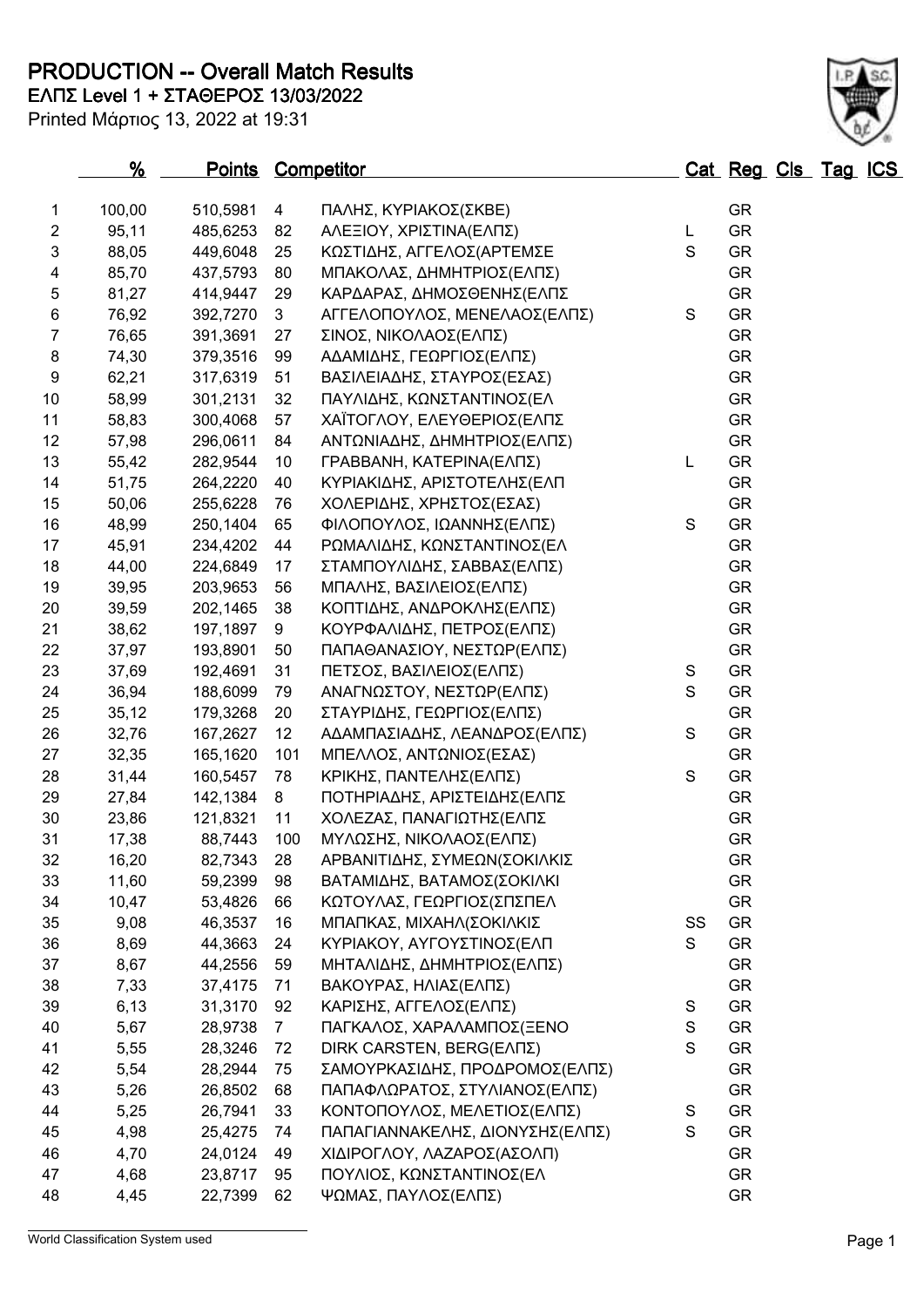**PRODUCTION -- Overall Match Results**

Printed Μάρτιος 13, 2022 at 19:31 **ΕΛΠΣ Level 1 + ΣΤΑΘΕΡΟΣ 13/03/2022**

|    | %    | <u>Points</u> |                | <b>Competitor</b>               |   | Cat Reg Cls Tag ICS |  |  |
|----|------|---------------|----------------|---------------------------------|---|---------------------|--|--|
| 49 | 4,23 | 21.6135 2     |                | ΜΑΥΡΙΔΗΣ, ΧΡΗΣΤΟΣ(ΣΚΒΕ)         |   | GR                  |  |  |
| 50 | 4,04 | 20,6465       | 43             | ΓΙΛΤΙΔΗΣ, ΠΡΟΔΡΟΜΟΣ(ΕΛΠΣ)       |   | <b>GR</b>           |  |  |
| 51 | 3,94 | 20,1014       | 41             | ΜΠΟΥΦΤΑΣ, ΑΘΑΝΑΣΙΟΣ(ΕΛΠΣ)       |   | <b>GR</b>           |  |  |
| 52 | 3,76 | 19,2157       | $\overline{1}$ | ΜΑΜΜΟΝ, ΑΠΟΣΤΟΛΟΣ(ΕΛΠΣ)         |   | <b>GR</b>           |  |  |
| 53 | 3,56 | 18,1547       | 77             | ΓΙΑΝΤΣΙΔΙΩΤΗΣ, ΣΑΡΑΝΤΗΣ(ΕΛΠΣ)   |   | GR.                 |  |  |
| 54 | 3,17 | 16,1996       | 58             | ΡΩΜΕΛΙΟΣ, ΚΩΝΣΤΑΝΤΙΝΟΣ(ΕΛ       |   | GR.                 |  |  |
| 55 | 3,14 | 16,0080       | 63             | ΔΟΥΚΑΚΗΣ, ΕΥΣΤΡΑΤΙΟΣ(ΕΛΠΣ       | S | <b>GR</b>           |  |  |
| 56 | 2,70 | 13,7850       | 67             | ΣΥΜΕΩΝΙΔΗΣ, ΑΠΟΣΤΟΛΟΣ(ΕΛΠΣ)     |   | GR                  |  |  |
| 57 | 2,68 | 13,6656       | 13             | ΓΙΔΑΡΗΣ, ΓΕΩΡΓΙΟΣ(ΕΛΠΣ)         |   | <b>GR</b>           |  |  |
| 58 | 2,48 | 12,6607       | 18             | ΚΑΡΑΣΑΡΙΔΗΣ, ΓΕΩΡΓΙΟΣ(ΕΛΠΣ)     | S | <b>GR</b>           |  |  |
| 59 | 1,83 | 9,3544        | 19             | ΠΑΠΑΧΡΙΣΤΟΦΙΛΟΥ, ΚΥΡΙΑΚΟΣ(ΕΛΠΣ) |   | GR.                 |  |  |

World Classification System used **Page 2** 

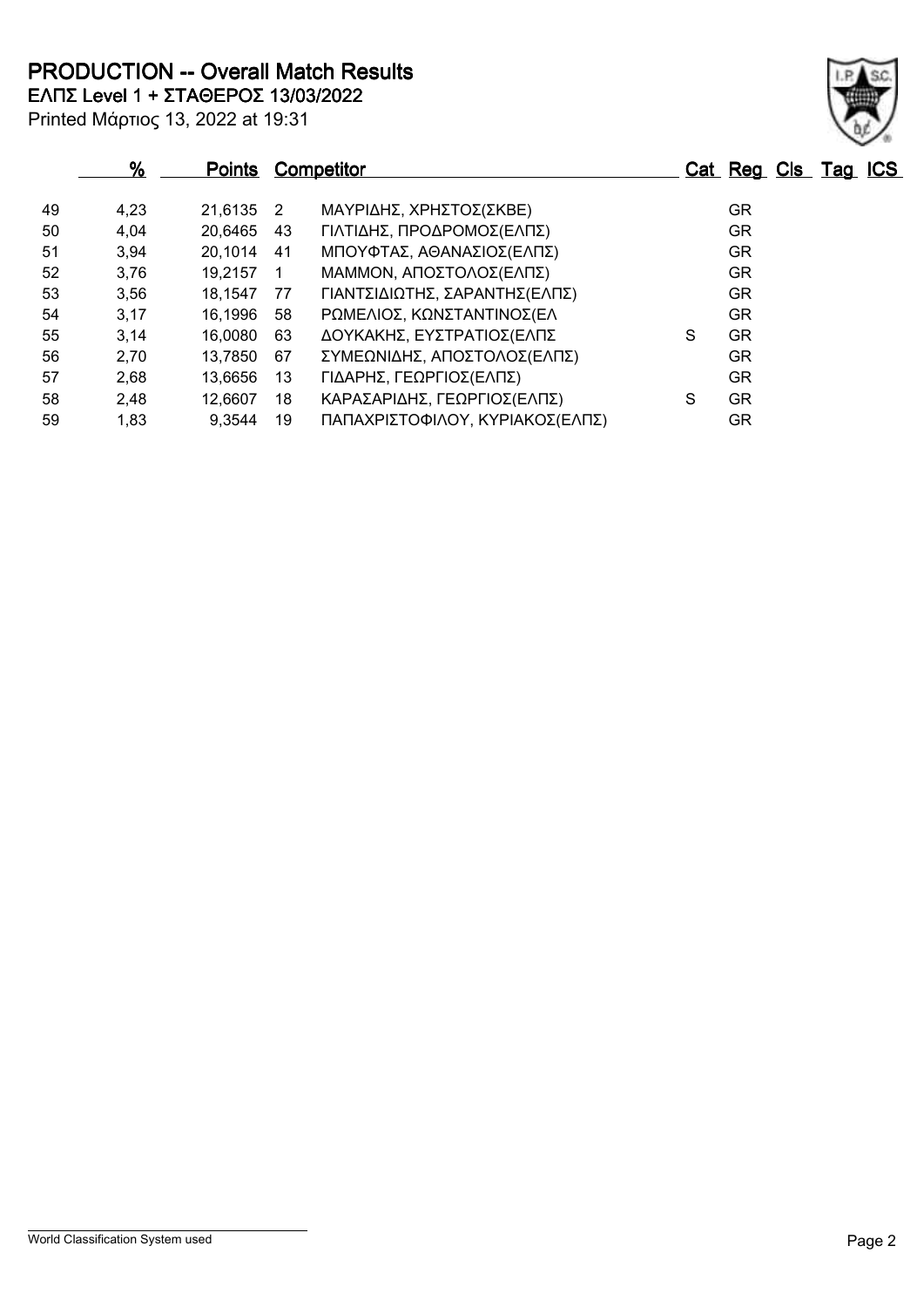**PRODUCTION OPTICS -- Overall Match Results**

**ΕΛΠΣ Level 1 + ΣΤΑΘΕΡΟΣ 13/03/2022**

Printed Μάρτιος 13, 2022 at 19:31

### **% Points Competitor Cat Reg Cls Tag ICS** 1 100,00 477,9377 64 ΜΟΥΛΕΛΗΣ, ΗΛΙΑΣ(ΑΘΛΟΣ) GR 2 92,51 442,1311 36 ΧΑΤΖΗΘΕΟΔΩΡΟΥ, ΔΗΜΗΤΡΙΟΣ(ΕΛΠΣ) S GR 3 39,43 188,4477 21 ΠΑΠΑΔΟΠΟΥΛΟΣ, ΙΩΑΝΝΗΣ(ΕΛΠΣ) S GR

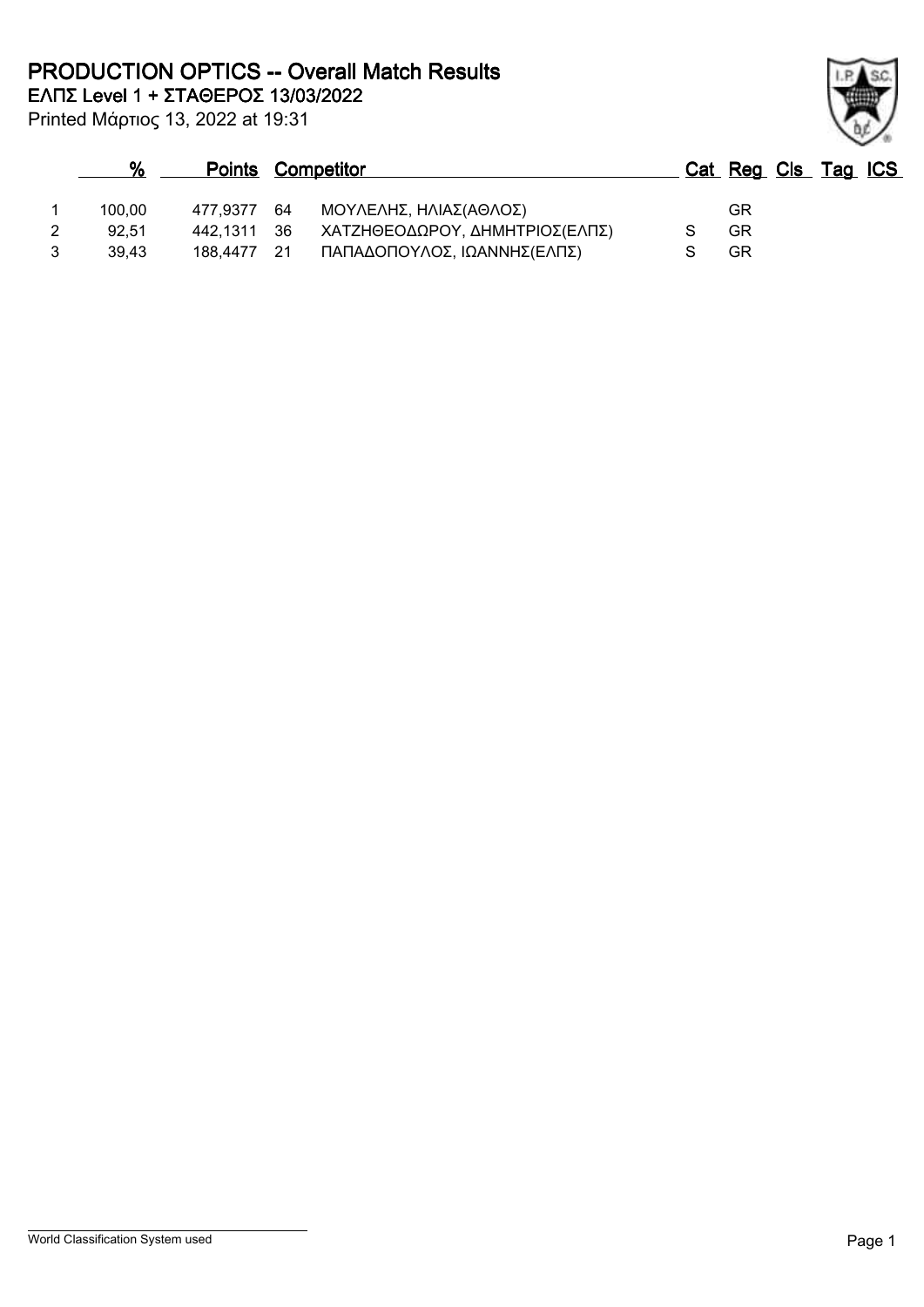# **PRODUCTION OPTICS L. -- Overall Match Results**

**ΕΛΠΣ Level 1 + ΣΤΑΘΕΡΟΣ 13/03/2022**

Printed Μάρτιος 13, 2022 at 19:31

| %      |             | <b>Points Competitor</b>   | Cat Reg Cls Tag ICS |
|--------|-------------|----------------------------|---------------------|
| 100.00 | 175,0000 94 | ΜΠΑΪΡΑΜΙΔΗΣ, ΧΡΗΣΤΟΣ(ΕΛΠΣ) | GR                  |

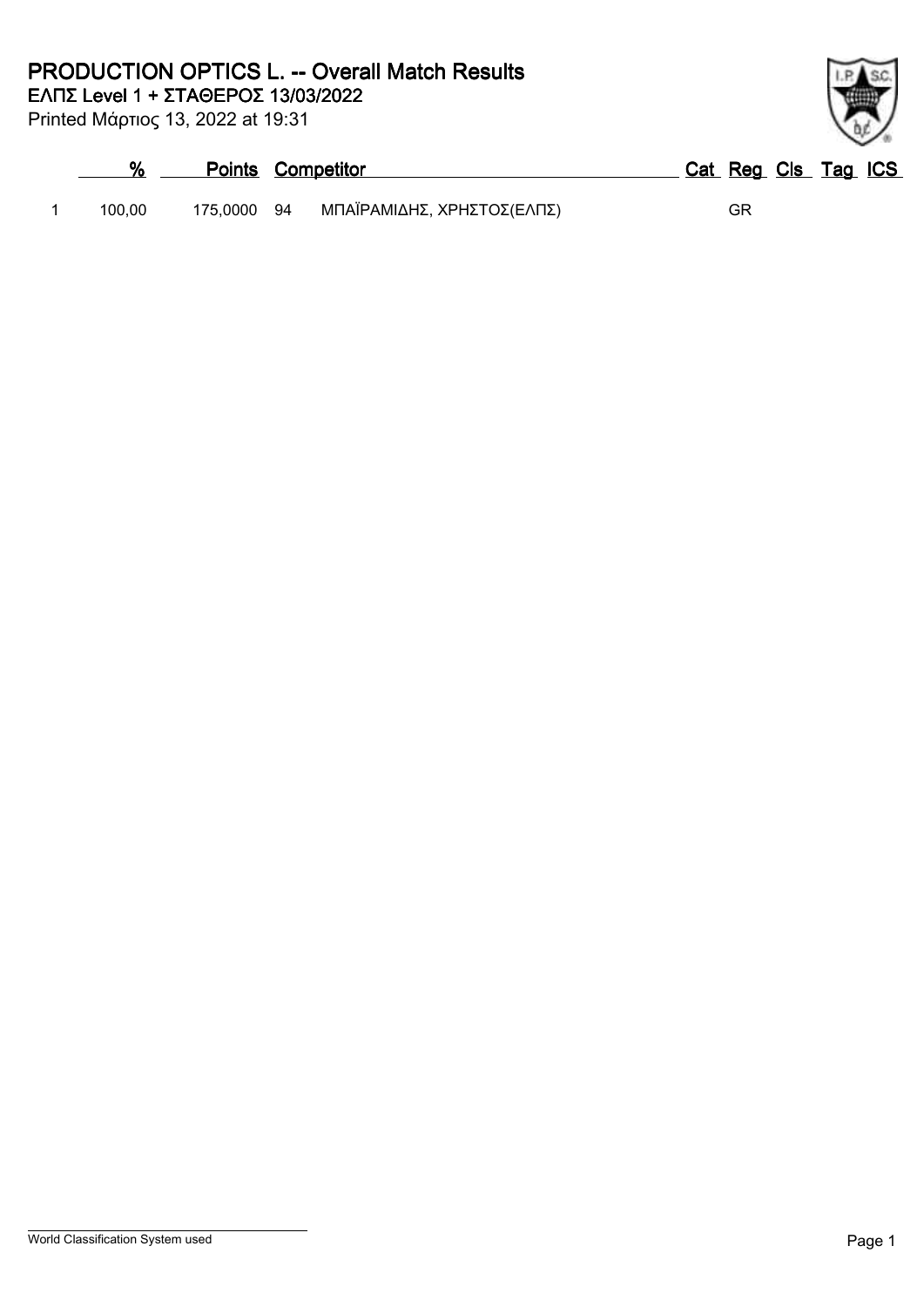Printed Μάρτιος 13, 2022 at 19:31

|        | <b>Points Competitor</b>            | Cat Reg Cls Tag ICS |
|--------|-------------------------------------|---------------------|
| 100.00 | 490,0000 87 ΣΑΓΡΗΣ, ΒΑΣΙΛΕΙΟΣ(ΩΡΙΩΝ | GR                  |

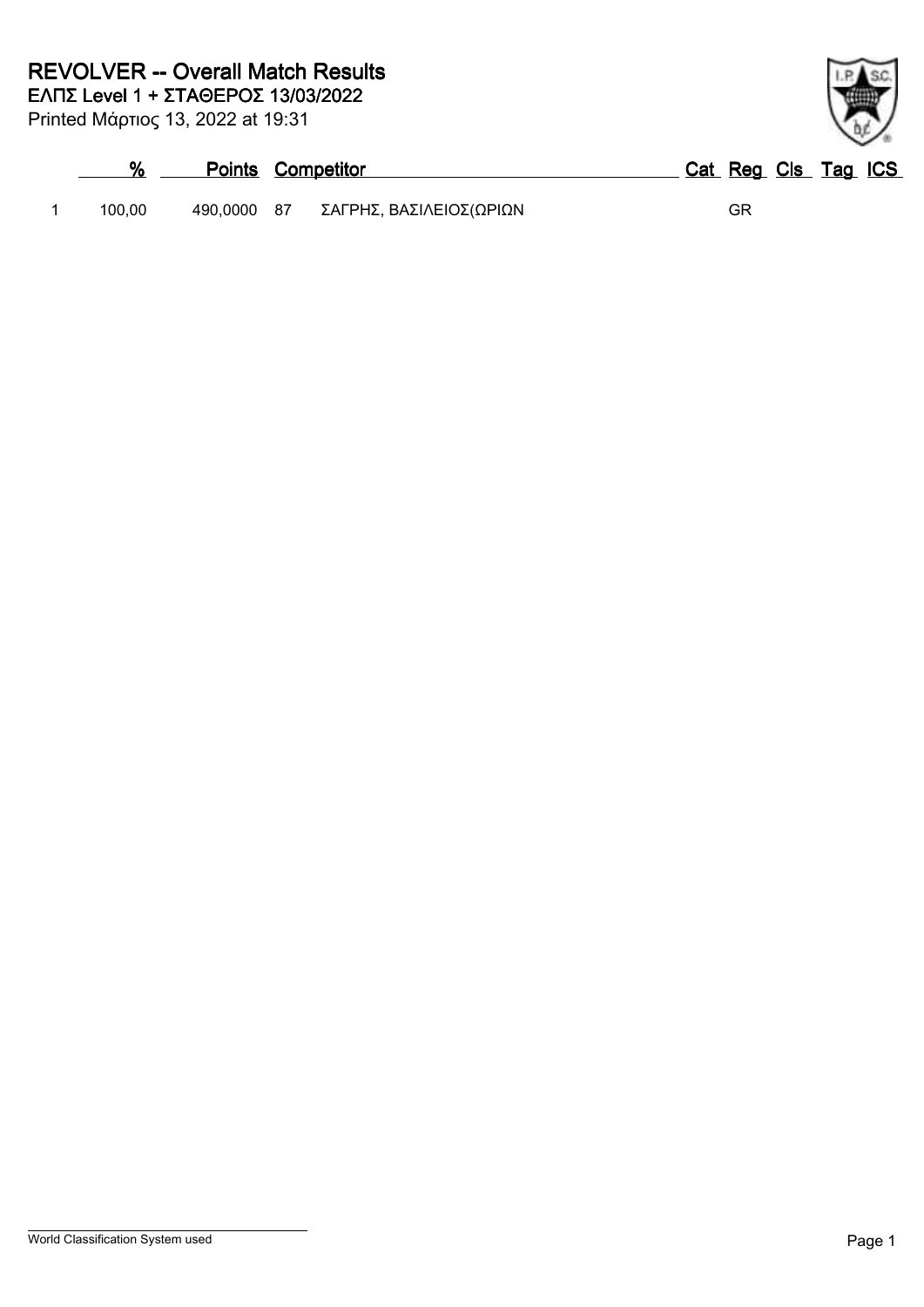# **STANDARD -- Overall Match Results**

**ΕΛΠΣ Level 1 + ΣΤΑΘΕΡΟΣ 13/03/2022**

|                 | %      |          |     | <b>Points Competitor</b>      |   | Cat Reg Cls Tag ICS |  |  |
|-----------------|--------|----------|-----|-------------------------------|---|---------------------|--|--|
| 1               | 100,00 | 555,0000 | 102 | ΠΑΠΑΦΛΩΡΑΤΟΣ, ΔΗΜΗΤΡΙΟΣ(ΕΛΠΣ) |   | <b>GR</b>           |  |  |
| $\overline{2}$  | 83,74  | 464,7440 | 88  | ΦΟΥΝΤΟΥΚΙΔΗΣ, ΔΗΜΗΤΡΙΟΣ(ΕΛΠΣ) |   | <b>GR</b>           |  |  |
| 3               | 81,74  | 453,6372 | 69  | ΒΟΓΙΝΔΡΟΥΚΑΣ, ΚΩΝ/ΝΟΣ(ΑΡΤΕΜΣΕ |   | <b>GR</b>           |  |  |
| 4               | 67,80  | 376,2741 | 81  | ΜΕΛΚΟΝΙΑΝ, ΑΖΑΤ(ΕΛΠΣ)         | S | <b>GR</b>           |  |  |
| 5               | 63,66  | 353,2921 | 34  | ΤΑΝΑΗΛΙΔΗΣ, ΒΛΑΔΙΜΗΡΟΣ(ΕΛΠΣ   |   | <b>GR</b>           |  |  |
| 6               | 61,62  | 341,9866 | 26  | ΚΡΟΚΑΡΟΠΟΥΛΟΥ, ΑΝΤΩΝΙΑ(ΑΘΛΟΣ) | J | <b>GR</b>           |  |  |
| 7               | 61,03  | 338,7249 | 54  | ΠΑΥΛΙΔΗΣ, ΓΑΒΡΙΗΛ(ΕΛΠΣ)       |   | <b>GR</b>           |  |  |
| 8               | 58,12  | 322,5537 | 45  | ΔΕΛΛΙΟΣ, ΠΑΝΑΓΙΩΤΗΣ(ΕΛΠΣ      |   | <b>GR</b>           |  |  |
| 9               | 56,41  | 313,0483 | 35  | ΛΕΟΝΤΑΡΙΔΗΣ, ΠΑΥΛΟΣ(ΕΛΠΣ)     | S | <b>GR</b>           |  |  |
| 10 <sub>1</sub> | 52,58  | 291,8344 | 39  | ΠΑΝΤΕΛΗΣ, ΧΡΗΣΤΟΣ(ΕΛΠΣ)       |   | <b>GR</b>           |  |  |
| 11              | 48,77  | 270,6566 | 60  | ΜΙΧΟΣ, ΓΕΩΡΓΙΟΣ(ΑΡΤΜΕΣ        | S | GR.                 |  |  |
| 12              | 43,05  | 238,9523 | 53  | ΣΤΑΜΟΣ, ΙΩΑΝΝΗΣ(ΣΚΟΒΟΛΟ       | S | <b>GR</b>           |  |  |
| 13              | 35,80  | 198,7100 | 70  | ΓΚΑΓΚΙΚ, ΣΑΑΚΙΑΝ(ΕΛΠΣ)        |   | <b>GR</b>           |  |  |
| 14              | 21,92  | 121,6802 | 61  | ΚΑΡΔΟΓΙΑΝΝΗΣ, ΓΡΗΓΟΡΗΣ(ΕΛΠΣ)  |   | <b>GR</b>           |  |  |
| 15              | 15,14  | 84,0221  | 22  | ΑΘΑΝΑΣΙΑΔΗΣ, ΓΕΩΡΓΙΟΣ(ΕΛΠΣ)   | S | <b>GR</b>           |  |  |
| 16              | 12,73  | 70,6281  | 83  | ΚΑΤΕΦΙΔΗΣ, ΣΤΑΥΡΟΣ(ΣΚΟΝΚ)     |   | <b>GR</b>           |  |  |
| 17              | 10,99  | 61,0040  | 93  | ΒΑΣΙΛΕΙΟΥ, ΝΙΚΟΛΑΟΣ(ΣΟΚΙΛΚ    | S | <b>GR</b>           |  |  |
| 18              | 8,51   | 47,2402  | 15  | ΜΠΟΥΡΟΥΝΗΣ, ΚΩΝΣΤΑΝΤΙΝΟΣ(ΕΛ   | S | <b>GR</b>           |  |  |
| 19              | 6,53   | 36,2315  | 5   | ΣΩΚΟΣ, ΓΕΩΡΓΙΟΣ(ΣΟΚΙΛΚ        |   | <b>GR</b>           |  |  |
| 20              | 2,94   | 16,3437  | 48  | ΠΑΠΠΑΣ, ΘΩΜΑΣ(ΕΛΠΣ)           | S | <b>GR</b>           |  |  |
| 21              | 1,84   | 10,2322  | 30  | ΥΦΑΝΤΗΣ, ΜΑΝΘΟΣ(ΣΑΡΙΣΑ)       |   | <b>GR</b>           |  |  |